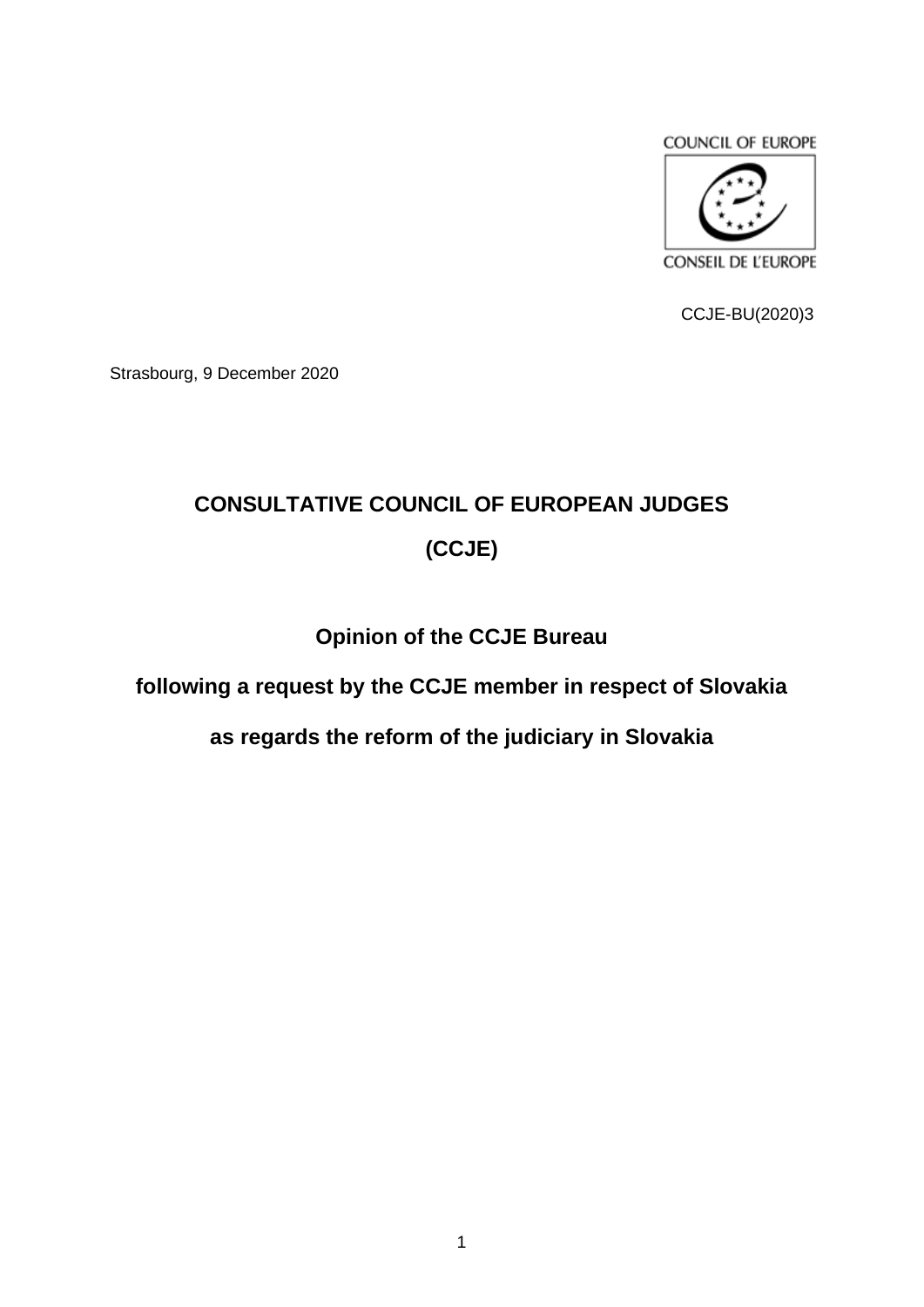### **INTRODUCTION**

The CCJE member in respect of Slovakia informed the CCJE, in a letter dated 4 November 2020, about the forthcoming reform of the judiciary in Slovakia, which was approved by the Government and submitted for approval to Parliament on 1 October 2020. He emphasised that the Slovak judiciary has been facing critically low public confidence for a long time and in such a situation, the Government's intention to implement a reform of the judiciary that would restore the necessary public confidence is fully legitimate. On the other hand, he expressed concern that several aspects of the forthcoming reform can limit, in the interests of 'cleansing the judiciary', the already existing constitutional safeguards of the independence of the judiciary in a way that could jeopardise Article 6 of the European Convention on Human Rights (hereinafter the ECHR). Specifically, he has pointed that according to the draft of the Constitutional Act amending and supplementing the Constitution of the Slovak Republic:

- without any prior consultations with representatives of the Slovak judiciary and without any public discussion, the possibility of the Constitutional Court to assess the compliance of constitutional laws with the Constitution will be explicitly excluded;
- an explicit possibility shall be introduced to remove the President, the Vice-President, and a member of the Judicial Council of the Slovak republic, at any time before the expiry of their term of office;
- a possibility shall be introduced to transfer judges to a lower court without consent when changing the system of courts;
- functional immunity, which is currently the same for judges of general courts, judges of the Constitutional Court and representatives of Parliament, is to be limited only in relation to judges of general courts, while introducing a new crime of 'bending the law', which can be committed only by a judge, lay judge or arbitrator and which, in view of the vague wording 'arbitrarily applies the law', already in itself creates room for an inadmissible interference by the executive into the independence of the judiciary, represented by judges of the general courts, in the form of their unjustified/purposeful prosecution.

Having examined the letter of the CCJE member in respect of Slovakia in the light of European standards, including the Council of Europe Committee of Ministers' Recommendations, the CCJE and the Venice Commission Opinions and standards, the CCJE Bureau has delivered the below Opinion comprising a legal analysis of the above-mentioned amendments.

## **O P I N I O N**

**A.** In the opinion of the CCJE Bureau, the forthcoming amendment of the Constitution which provides for an explicit possibility to remove the President, the Vice-President, and a member of the Judicial Council (hereinafter "JC") at any time before the expiry of their term of office is not in conformity with the CCJE standards and European standards concerning the judicial independence in general.

As stated in the CCJE Opinion no. 10 (2007) on the Council for the Judiciary at the service of society (hereinafter "Opinion 10"), members of the JC (both judges and non-judges) in order to fulfil its general mission, namely to safeguard both the independence of the of the judicial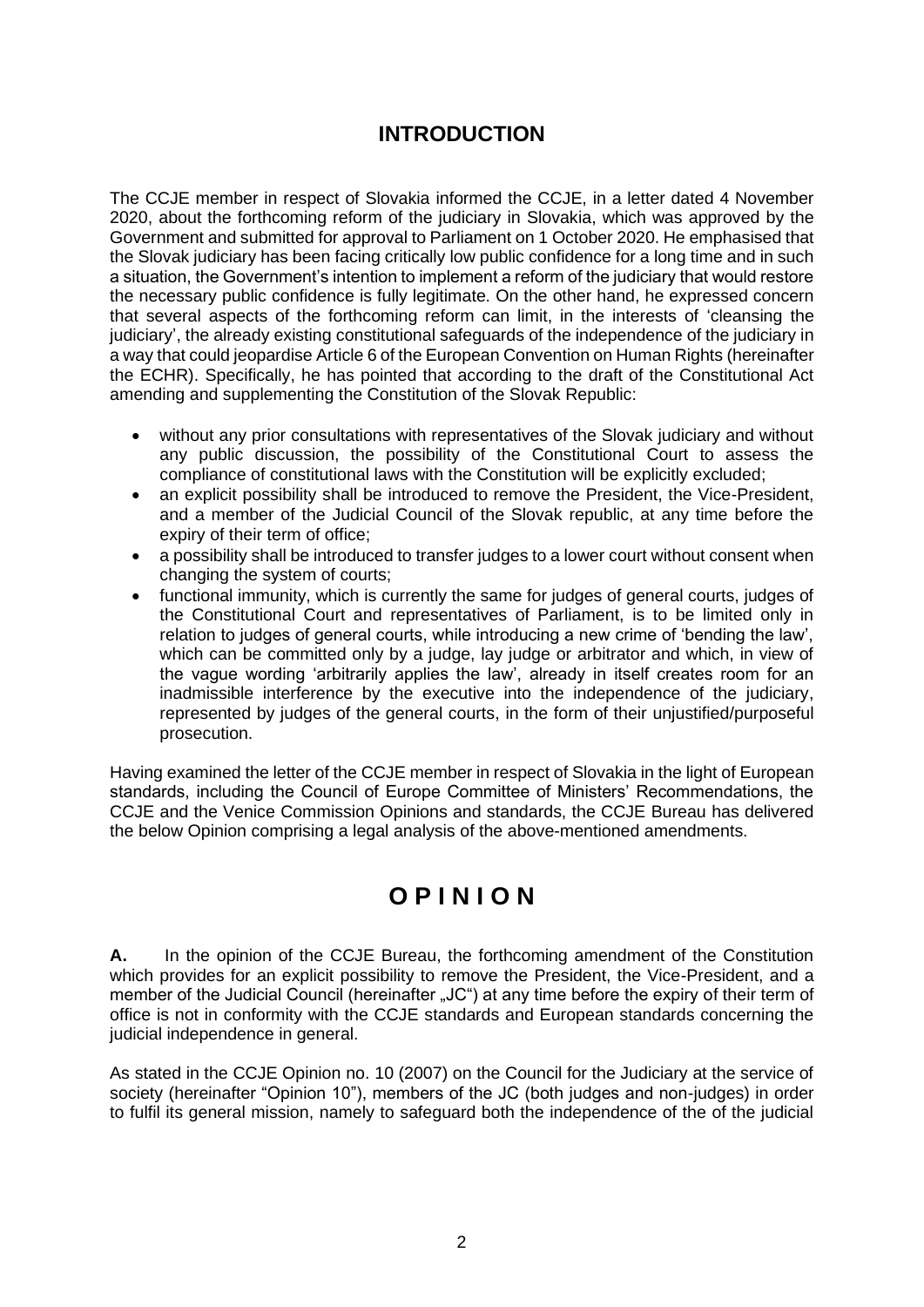system and the independence of individual judges, $<sup>1</sup>$  should be granted guarantees for their</sup> independence and impartiality.<sup>2</sup>

The security of the fixed term of the mandates of members of JCs and functional immunity serve the purpose of ensuring their independence from external pressure. They allow them to carry out their work without having to constantly defend themselves against, for instance, unfounded and vexatious accusations. Members of JCs often have to make decisions that are unpopular or will not please judges or authorities who elected or appointed them. In subjecting them to an unrestricted power of removal, their independence will be seriously reduced, making them too dependent on the wishes of those who elected or appointed them, and thus removing them from their role of pursuing the goals of an independent and efficient judiciary. Measures which interfere with the security of tenure of the members of JC raise a suspicion that the intention behind those measures is to influence its decisions. The intended measure will inevitably lead to politicisation – or at least the impression of politicisation – of the activities of the JC, as its members will depend on the judges, government, parliament, and the President not only for their appointment, but also when exercising their mandate. In the CCJE's opinion this will not contribute to enhancing public confidence in Slovak judiciary.

A mechanism of removal without having to justify reasons for removal is specific to political institutions such as governments which act under parliamentary control. It is not suited for institutions, such as the JC, whose members are elected for a fixed term. The mandate of these members should only end at the expiration of this term, on retirement, on resignation or death, or on their removal from office in cases of misbehaviour so gross as to justify such a course. Depending on the nature of the misbehaviour, it is strongly recommended to deal with the misbehaviour cases through the usual disciplinary or criminal procedure, which should be clearly set out by the law. The proportionality principle should be adequately taken into account and the dismissal of a member of a JC should only be applied as a measure of last resort.

**B.** According to the Constitution currently in force, a judge can be transferred to another court only with his/her consent or based on a decision of the disciplinary panel. According to the draft amendment to the Constitution, this provision is to be supplemented in such a way that the judge's consent to the transfer will not be required when changing the court system if this is necessary to ensure the proper administration of justice, the details being provided by law.

The main Council of Europe standard in this matter is enshrined in Recommendation CM/Rec(2010)12 of the Committee of Ministers to member states on judges: independence, efficiency and responsibilities (hereinafter "CM/Rec(2010)12 Recommendation"), as follows: "A judge should not receive a new appointment or be moved to another judicial office without consenting to it, except in cases of disciplinary sanctions or reform of the organisation of the judicial system."<sup>3</sup>

It has to be noted that, in the CCJE Bureau's opinion, the aforementioned paragraph regarding a possibility of transferring a judge without his/her consent cannot be viewed and understood separately from other principles aimed at establishing standards of irremovability and consequently independence of judges. For that reason, the implementation of the proposed amendment will only comply with European standards provided that principles of security of tenure and irremovability as key elements of the independence of judges are observed. Accordingly, judges should have guaranteed tenure until a mandatory retirement age, where

<sup>1</sup> Opinion 10, para 8.

<sup>2</sup> Ibidem, para 36.

<sup>3</sup> CM/Rec(2010)12 Recommendation, chapter VI "Status of the judge", subsection "Tenure", para 52.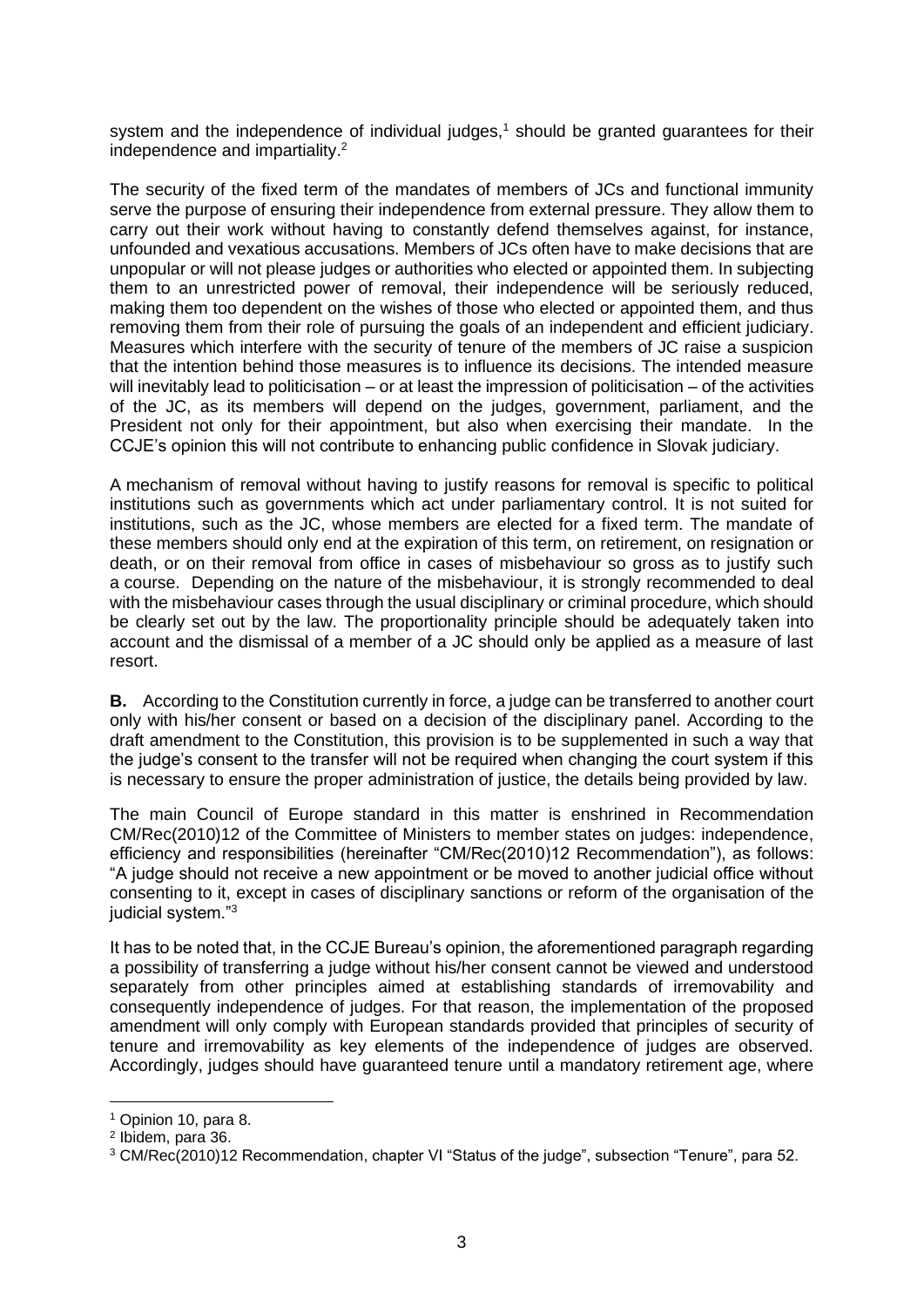such exists;<sup>4</sup> the terms of office of judges should be established by law;<sup>5</sup> and a right to remedy should be guaranteed.<sup>6</sup> Furthermore, CM/Rec(2010)12 Recommendation states: "Where judges consider that their independence is threatened, they should be able to have recourse to a council for the judiciary or another independent authority, or they should have effective means of remedy."<sup>7</sup>

Similarly, the European Charter on the statute for judges (hereinafter "Charter"), adopted in 1998, in dealing with matters of appointments and irremovability stipulates that "a judge holding office at a court may not in principle be appointed to another judicial office or assigned elsewhere, even by way of promotion, without having freely consented thereto. An exception to this principle is permitted only in the case where transfer is provided for and has been pronounced by way of a disciplinary sanction, in the case of a lawful alteration of the court system, and in the case of a temporary assignment to reinforce a neighbouring court, the maximum duration of such assignment being strictly limited by the statute, without prejudice to the application of the provisions at paragraph 1.4 hereof".<sup>8</sup> In the case of decisions affecting selection, recruitment, appointment, career progress or termination of office of a judge, the Charter envisages the intervention of an authority independent of the executive and legislative powers<sup>9</sup> within which at least one half of those who sit are judges elected by their peers following methods guaranteeing the widest representation of the judiciary.

Although Magna Carta of Judges (hereinafter "Magna Carta") does not expressly address the issue of transfer of judges, it points out that judicial independence shall be guaranteed in respect of judicial activity and in particular in respect of recruitment, nomination until the age of retirement, promotions, irremovability, training, judicial immunity, discipline, remuneration and financing of the judiciary.<sup>10</sup>

The most problematic proposal in this respect seems to be that the proposed wording of the amendment to the Constitution creates room for judges to be transferred to a lower court without consent when changing the system of courts. To minimise the risk arising from the proposed amendment precise and clear provisions should be further on established on a legislative level where as a minimum it should be guaranteed: that a judge can only be transferred to a court of the same instance; that transfer should not infringe judge's right to respect to private and family life; and that all the costs incurred by the transfer will be covered by the state.

**C.** As far as the proposed change of rules regarding the prosecution of judges are concerned the CCJE Bureau points out that the principles of the Magna Carta and Opinions of the CCJE are largely disregarded. In the opinion of the Bureau, there is a risk that the envisaged constitutional changes are in violation of (or infringe upon) the principles of judicial independence.

The Committee of Ministers of the Council of Europe has clarified two fundamental principles as to the liability of judges: "The interpretation of the law, assessment of facts or weighing of evidence carried out by judges to determine cases should not give rise to criminal liability,

<sup>4</sup> Ibidem, para 49.

<sup>5</sup> Ibidem, para 50, first sentence.

<sup>6</sup> Ibidem, para 8.

<sup>7</sup> Ibidem.

<sup>8</sup> Charter, para 3.4.

<sup>9</sup> Compare ibidem, para 1.4.

<sup>10</sup> Magna Carta, para 4.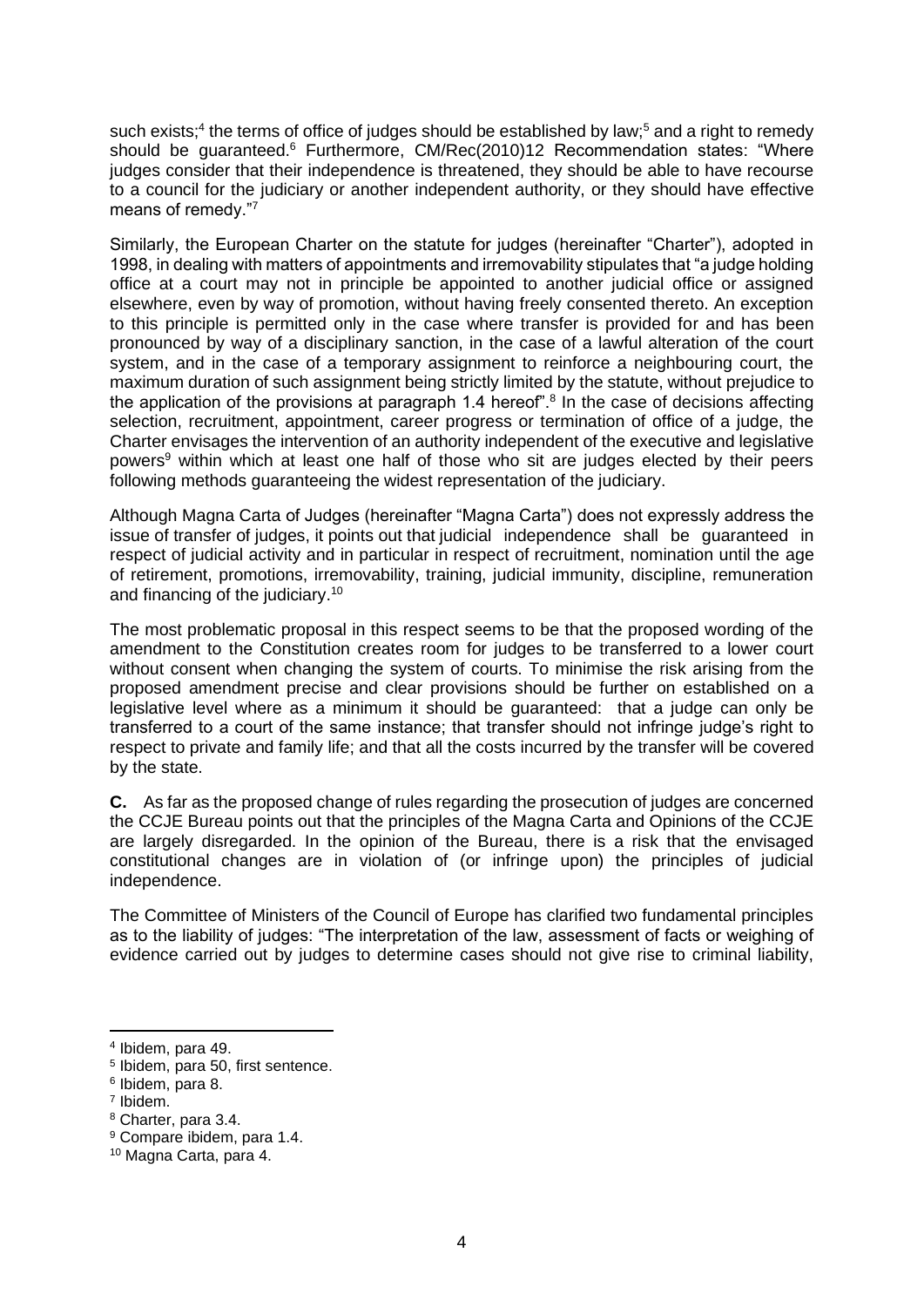except in case of malice"<sup>11</sup> "When not exercising judicial functions, judges are liable under civil, criminal and administrative law in the same way as any other citizen."<sup>12</sup>

Magna Carta states: "Judicial independence and impartiality are essential prerequisites for the operation of justice."<sup>13</sup> "Judicial independence shall be guaranteed in respect of judicial activities and in particular in respect of recruitment, nomination until the age of retirement, promotions, irremovability, training, judicial immunity, discipline, remuneration and financing of the judiciary."<sup>14</sup> "Judges shall be criminally liable in ordinary law for offences committed outside their judicial office. Criminal liability shall not be imposed on judges for unintentional failings in the exercise of their functions."<sup>15</sup>

The Venice Commission, in its turn, has constantly endorsed the principle that judges must not enjoy any form of criminal immunity for ordinary crimes committed out of the exercise of their functions. As it considered in its Report on the Independence of the Judicial System, "it is indisputable that judges have to be protected against undue external influence. To this end they should enjoy functional (but only functional) immunity (immunity from prosecution for acts performed in the exercise of their functions, with the exception of intentional crime, e. g. taking bribes) which does not exclude disciplinary proceedings against judges for professional misconduct."<sup>16</sup>

It must be stressed that the notion of judicial (functional) immunity is part of the wider concept of judicial independence. Judicial immunity is not an end in itself but serves the independence of the judge who should be able to decide cases without fearing civil or criminal liability for judicial adjudication done in good faith. The Constitution currently in force in Slovakia observes these principles insofar it provides that no judge will be prosecuted for decision-making.

The proposed amendment intends to change this and reduce the existing protection of the judicial independence by introducing a very broad and vague definition according to which the protection against prosecution is only granted for a "legal opinion expressed in a decision unless a criminal offence has been committed thereby." The new wording clearly entails a potential risk of a vexatious pursuit of criminal proceedings against a judge who is disliked. The CCJE reiterates that criminal liability should not be imposed on judges for unintentional failings.<sup>17</sup> As stated in its Opinion no. 18 (2015) on the position of the judiciary and its relation with the other powers of state in a modern democracy (hereinafter "Opinion 18"): "In accordance with the fundamental principle of judicial independence, the appeal system is in principle the only way by which a judicial decision can be reversed or modified after it has been handed down and the only way by which judges can be held accountable for their decisions, unless they were acting in bad faith."<sup>18</sup> The CCJE Bureau therefore takes the view that the adoption of the proposed amendment would not only substantially reduce the existing guarantee of judicial independence and open a door to interpretation and politically motivated misinterpretation, but also lead to more (political or disciplinary) pressure on judges.

<sup>17</sup> Magna Carta, para. 20.

<sup>11</sup> CM/Rec(2010)12 Recommendation, para 68.

<sup>12</sup> Ibidem, para 71.

<sup>13</sup> Ibidem, para 2.

<sup>14</sup> Ibidem, para 4.

<sup>15</sup> Ibidem, para 20. See also Opinion no. 3 of the CCJE on the principles and rules governing judges' professional conduct, in particular ethics, incompatible behaviour and impartiality, para. 52-54 and 75. <sup>16</sup> CDL-AD(2010)004, para. 61.

<sup>18</sup> Opinion 18, para. 23.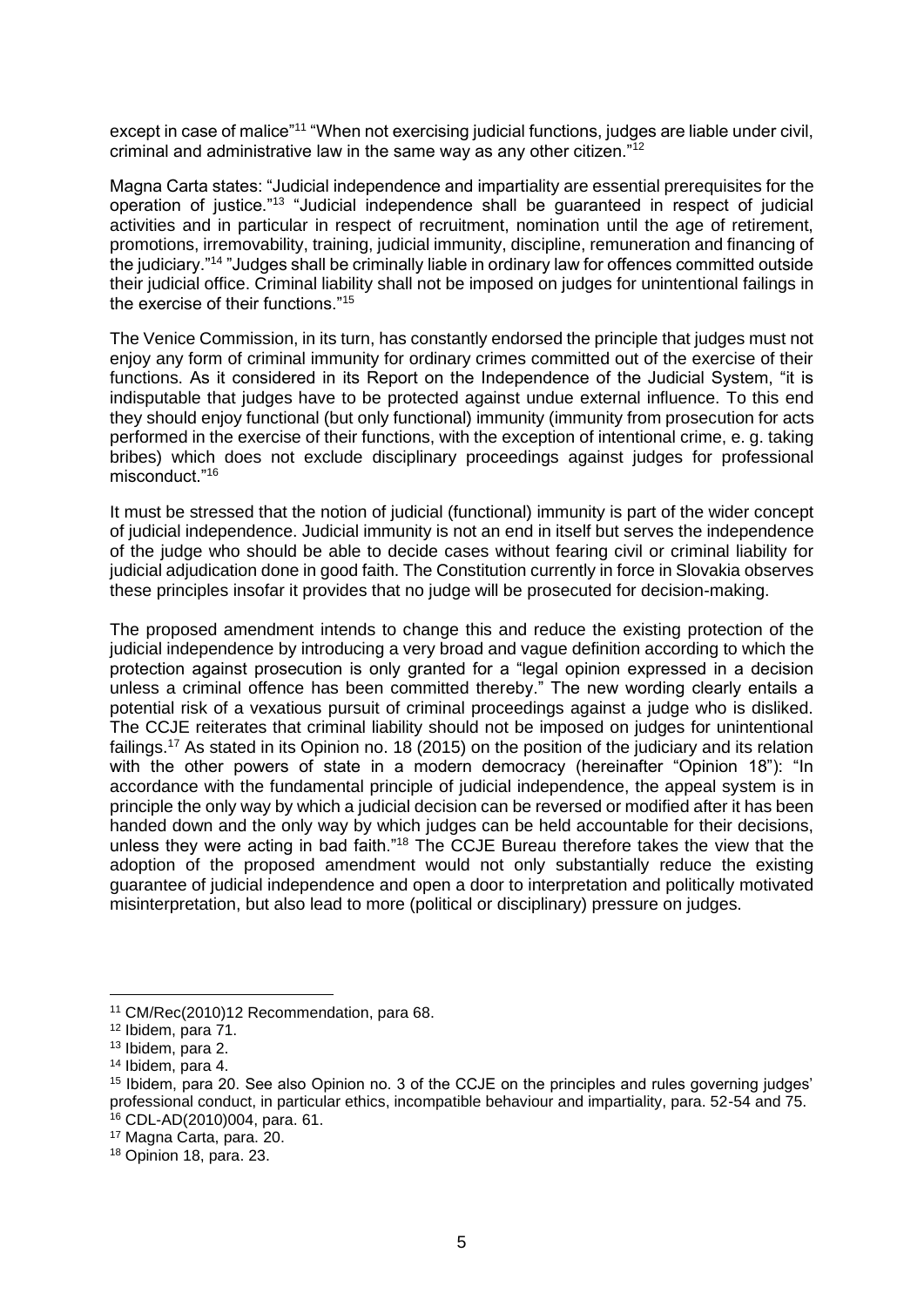The CCJE Bureau recognises that corruption among judges is a main threat to society and the functioning of a democratic state. In its Opinion No. 21 (2018) on preventing corruption among judges, it has pointed out that corruption is interlinked with the concept of judicial independence. It has recalled that the member States should fight corruption in the judiciary; that they should focus on the robust and impartial prosecution (disciplinary and criminal) of corruption cases while fostering at the same time a true culture of judicial integrity; and that adequate remuneration and adequate working conditions together with a transparent, fair and performance oriented professional career system are key elements of ensuring the judicial independence of judges.

Nevertheless, as far as the new legislation is based on the justification that it pursues the prevention of corruption, this is not a convincing argument for the restriction of the independence of the judiciary in the way it is proposed. Fighting corruption should not impair the principle of judicial independence. Judicial independence is fundamental for the rule of law and thereby the basis for the fight against corruption. The CCJE Bureau, noting that anticorruption campaigns are often used as an excuse to justify limitations of judicial independence, strongly opposes this approach, which threatens to influence the judicial system(s) by limiting judicial independence.

Another aspect that requires careful consideration is the government's proposal to change Art. 136, paragraph 3 of the Constitution. Under the existing law the Constitutional Court gives its assent to a pre-trial detention of a judge and of the General Prosecutor. According to the proposed amendment the Constitutional Court will no longer be allowed to review and allow pre-trial detention of judges (and of the General Prosecutor). The assent of the Constitutional Court is an important shield contained in the law against false accusations of judges: its consent is needed to initiate criminal proceedings against judges. The intended removal of this mechanism takes away (another) safeguard for judges (which are then subject to normal pretrial detention rules). One cannot overlook that the parliament has already approved the introduction of a new crime of 'bending the law', which is committed by a judge, lay judge or arbitrator, if he/she arbitrarily exercises the law when making a decision and thereby harms or otherwise benefits another, which, in view of the vague wording 'arbitrarily applies the law', already in itself creates room for abuse. The CCJE is therefore reluctant to agree with the explanation in the explanatory memorandum to the amendments, which states: "The society has undergone some significant development. The Slovak Republic has become part of the European Union and a number of other safeguards have been adopted at the constitutional level (e.g. the establishment of the Judicial Council) protecting the judiciary from inadmissible interference from another branch of power."

Last, in this context, the question arises as to whether, according to the government proposing judicial reform, the Slovak Republic has achieved such a degree of transformation that there is no longer threat of an inadmissible interference by the executive into the independence of the judiciary represented by judges of the general courts in the form of unjustified/purposeful prosecution of them; and therefore it is appropriate to remove the consent of the Constitutional Court to the detention of a judge, why these safeguards remain in relation to judges of the Constitutional Court and members of parliament as representatives of the legislative power. Or, on the contrary, if it is still necessary to maintain constitutional safeguards against possible unreasonable/purposeful prosecution of representatives of the legislature and judges of the Constitutional Court by the executive, why these safeguards should not be maintained in relation to judges of the general courts. Such a selective approach only exacerbates the concern that the removal of existing constitutional safeguards will create scope for possible inadmissible interference into the independence of the judiciary.